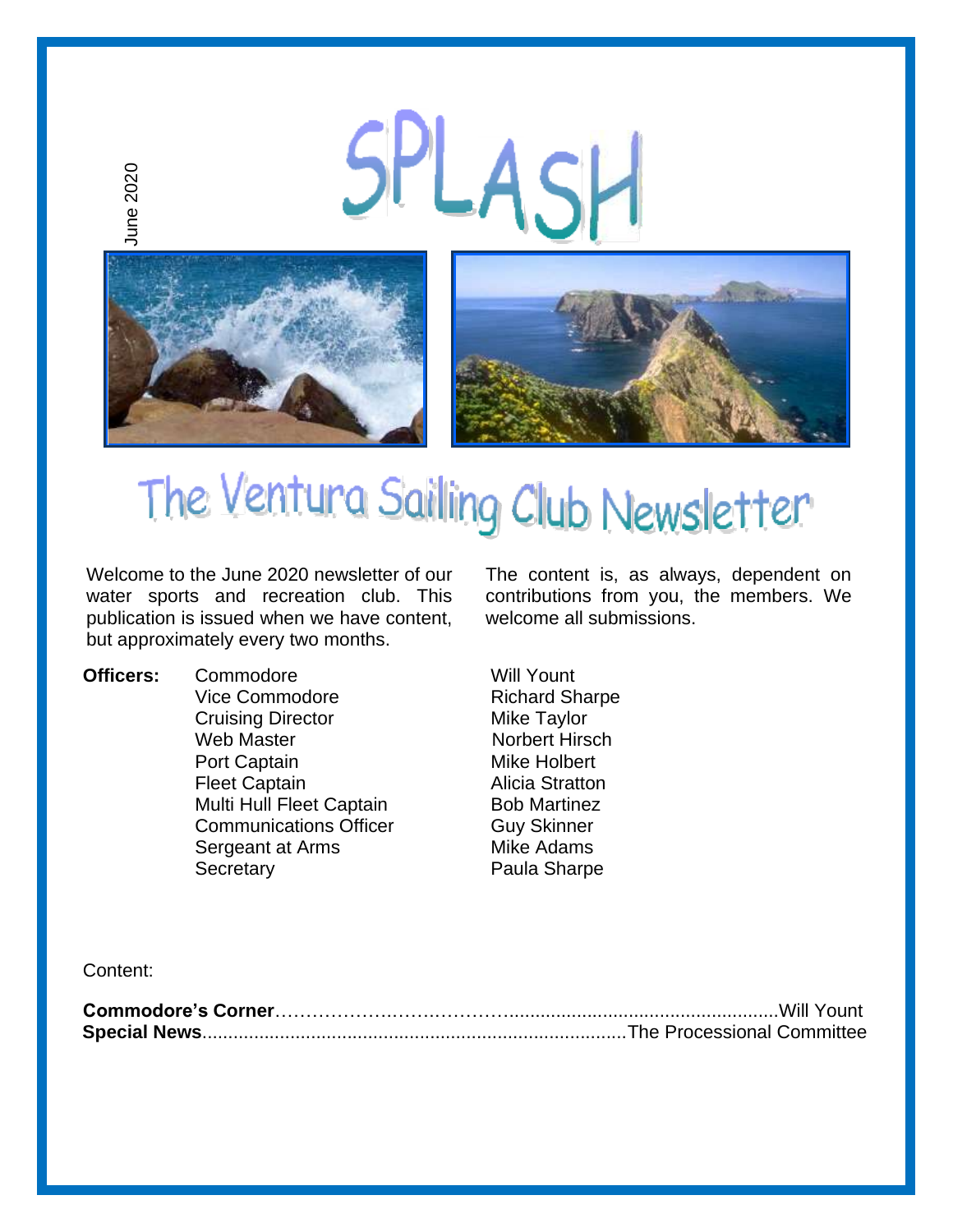

# <u> VICE - COMMODORE'S</u> <u>Corner</u>

By Richard Sharpe

Sailing life with the virus is tough. Our club has basically been on hold since February because of our sponsor's Victoria Pub being closed. However, we as a club are in a better position than most yacht clubs, as we do not have to pay rent. Therefore, the bank account is still healthy, and we will be able to resume meetings when the time is right.

Meanwhile, we have just completed our first "Processional" ........see the report later in this edition.

Stay well, stay safe.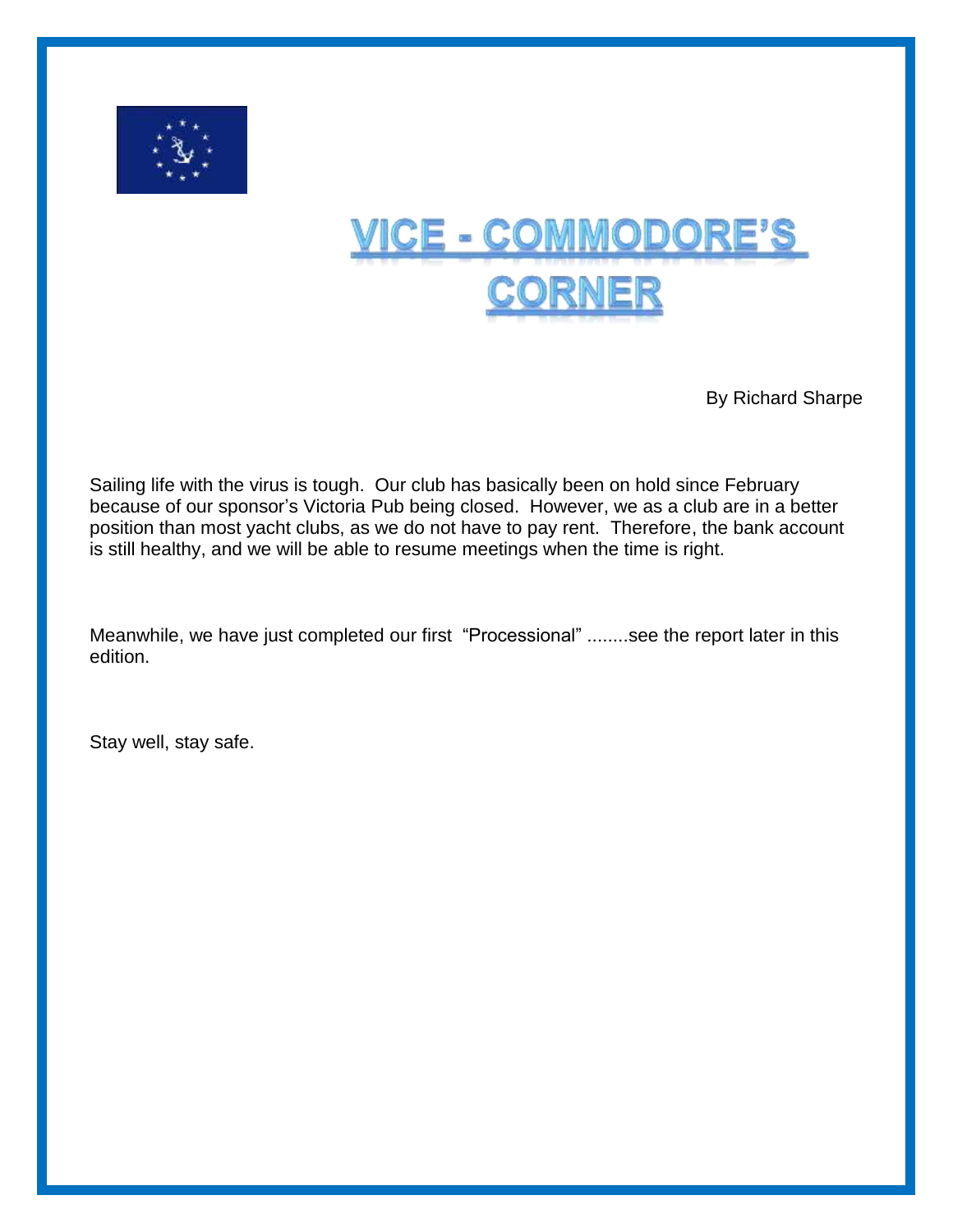

**Due to the Covid-19 pandemic, racing in the channel has been cancelled for the foreseeable future. Therefore, in lieu of the Frenchy's Rum Run race normally held each year, this year we held a "Processional Sailing Event to Frenchy's Cove, Anacapa Island".** 

**Frenchy's Processional 2020**

#### **Words and photos from Richard Sharpe**

It was a cold and dreary day, but that could not wipe the smile off so many faces (even those wearing masks) that had not been to sea for such a long time.

Commodore Will Yount started the Processional at Mandalay Buoy at 12 noon, (an hour later, to allow the wind to kick in), with two non-spin monohulls, Halona and Velero,

followed by two spin monohulls, Camelot and Paradise Found,







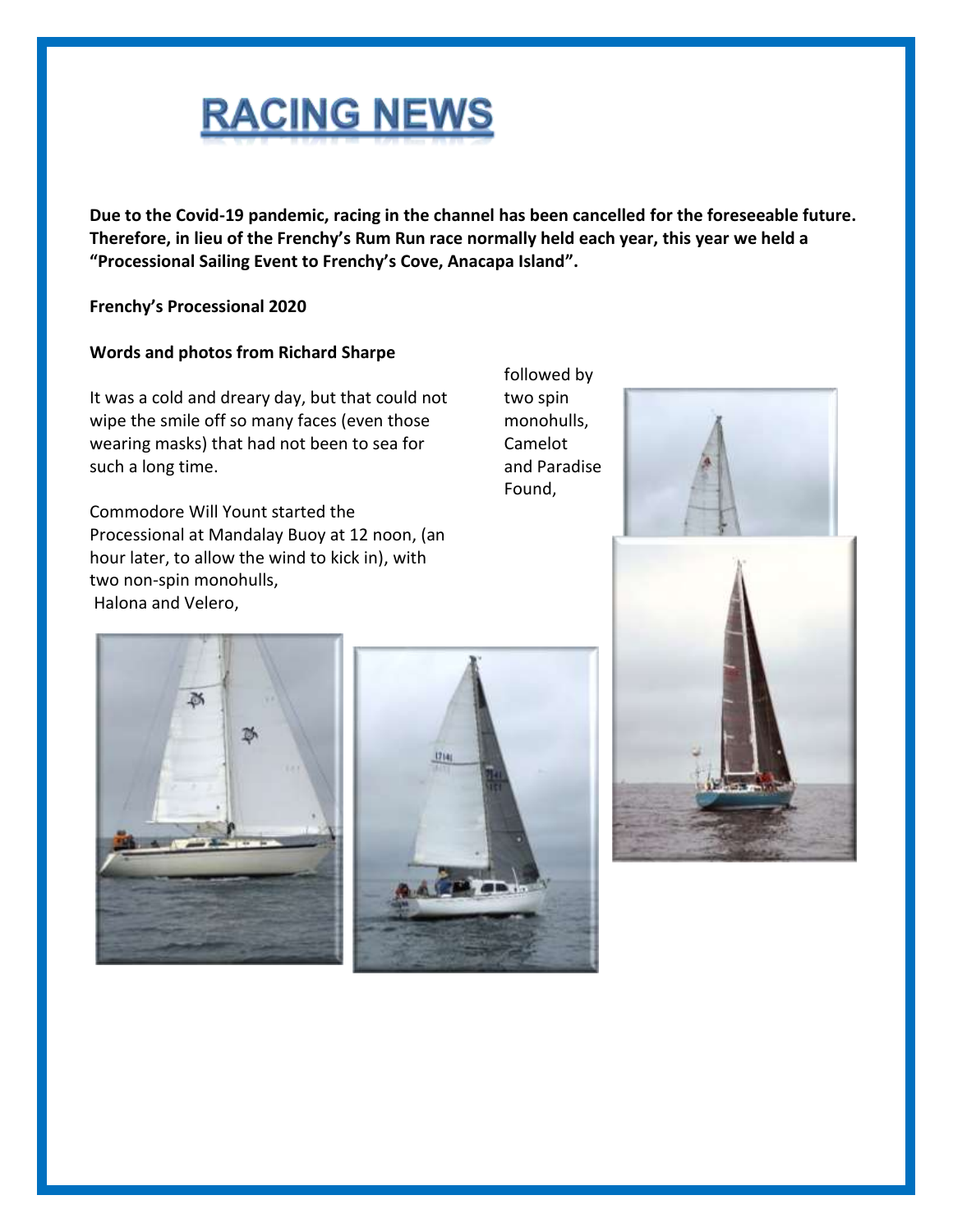and bringing up the rear (but not for long) no less than seven Beach Cats.













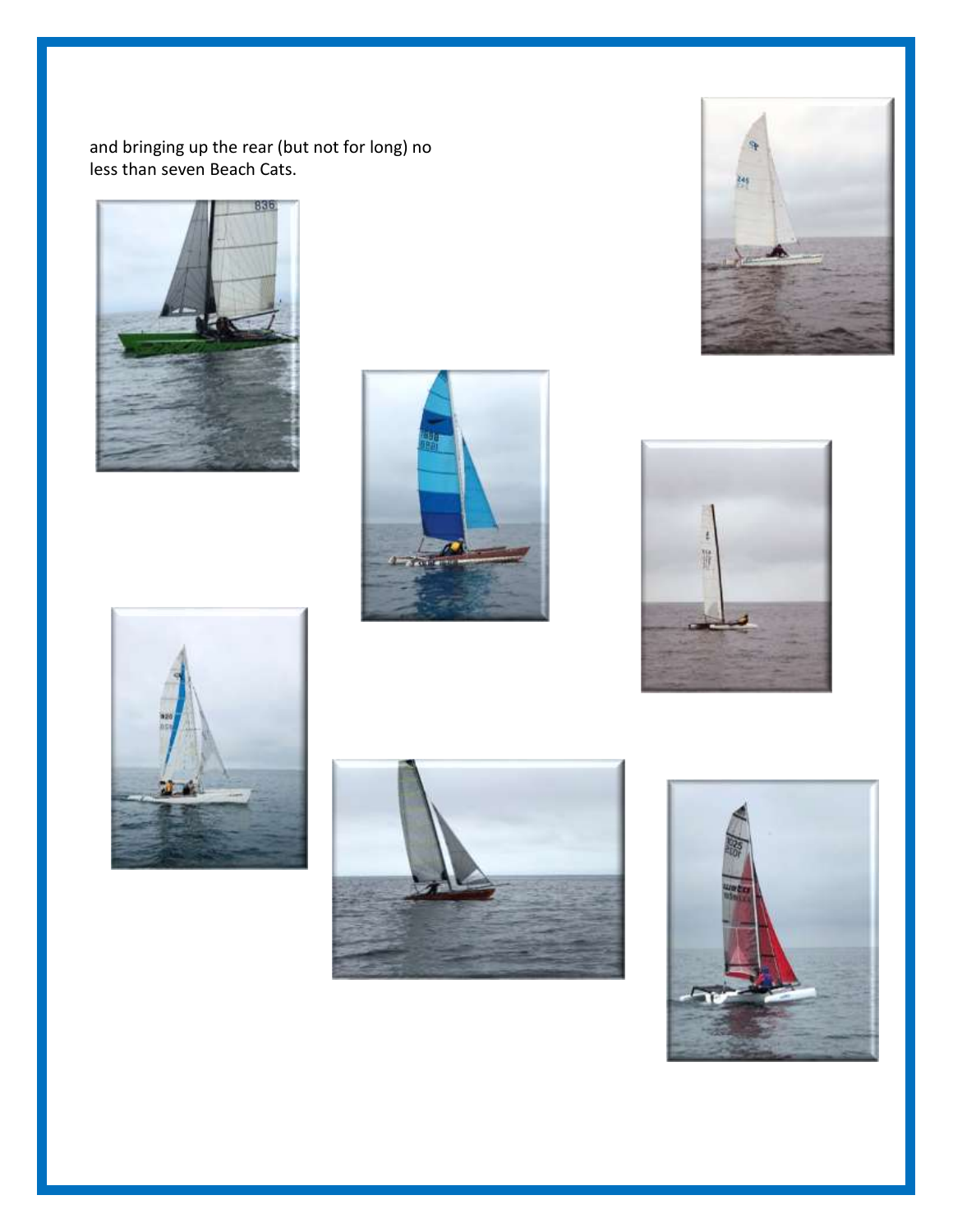The wind gradually built over the next hour to approach 10 knots and all boats were able to make good progress.

The first boat to round Frenchy's Buoy in Frenchy's Cove was Elixer at 2:02 p.m. Meanwhile, the wind in the middle of the channel picking up to around 12 knots for a while. Two North bound container vessels went through the Channel, but were no danger to the fleet, even the leader. Will Yount watched carefully to ensure that the leading

beach cat did not get 5 blasts. The reach back to Mandalay was perfect sailing for all concerned, only the Weta Trimaran decided not to complete the trip out to Frenchy's, and he informed the RIB shepherds that he was turning back to shore. The shepherds checked that all 7 beach cats were back in Ventura harbor before going home to get warm.



Your fearless leader

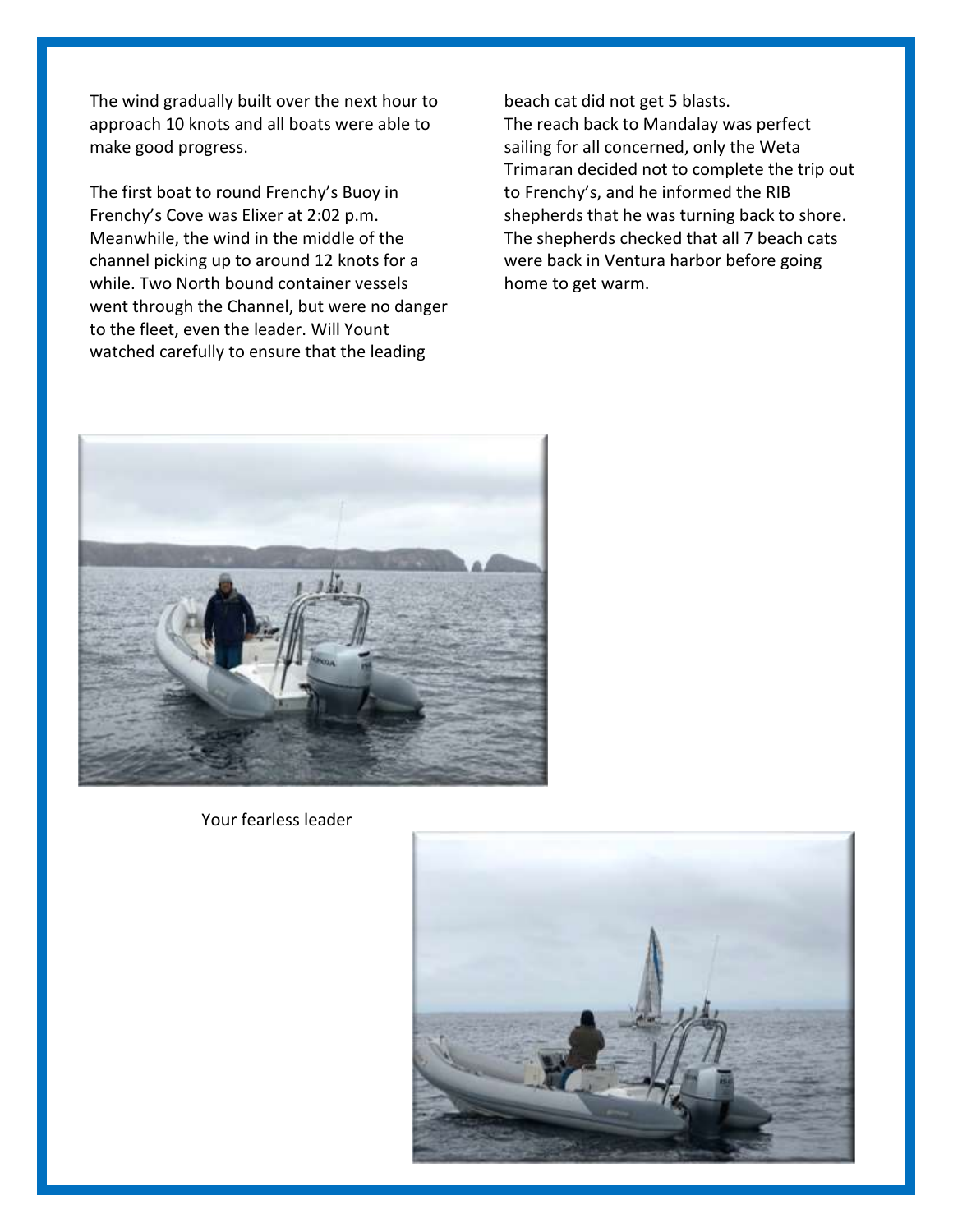

**News from Alicia Stratton, our Fleet Captain, in conversation with Island Packers:**



Island Packers started running island trips on June 1st.

"Nothing new but at 40% capacity on vessels and going to Prisoners, Rosa and Anacapa. Wearing masks on board and people are cooperating. Blues have arrived and we have some whale watch trips planned. Scorpion pier news ..... we can expect to be open in late August or September… tba… Look forward to this pandemic to decrease and maybe by next year back up running the normal runs. Until then, being safe and careful."

#### **………. And a big thanks to our sponsor**

**Victoria Pub and Grill**

**VSC Newsletter contributions….**

. Please email to [Paula@intelligentwt.com.](mailto:Paula@intelligentwt.com)

### **Membership & Sponsorship**

…….and don't forget to pass along the Membership and Sponsorship information to all your friends, family, acquaintances, business partners and anyone you pass on the street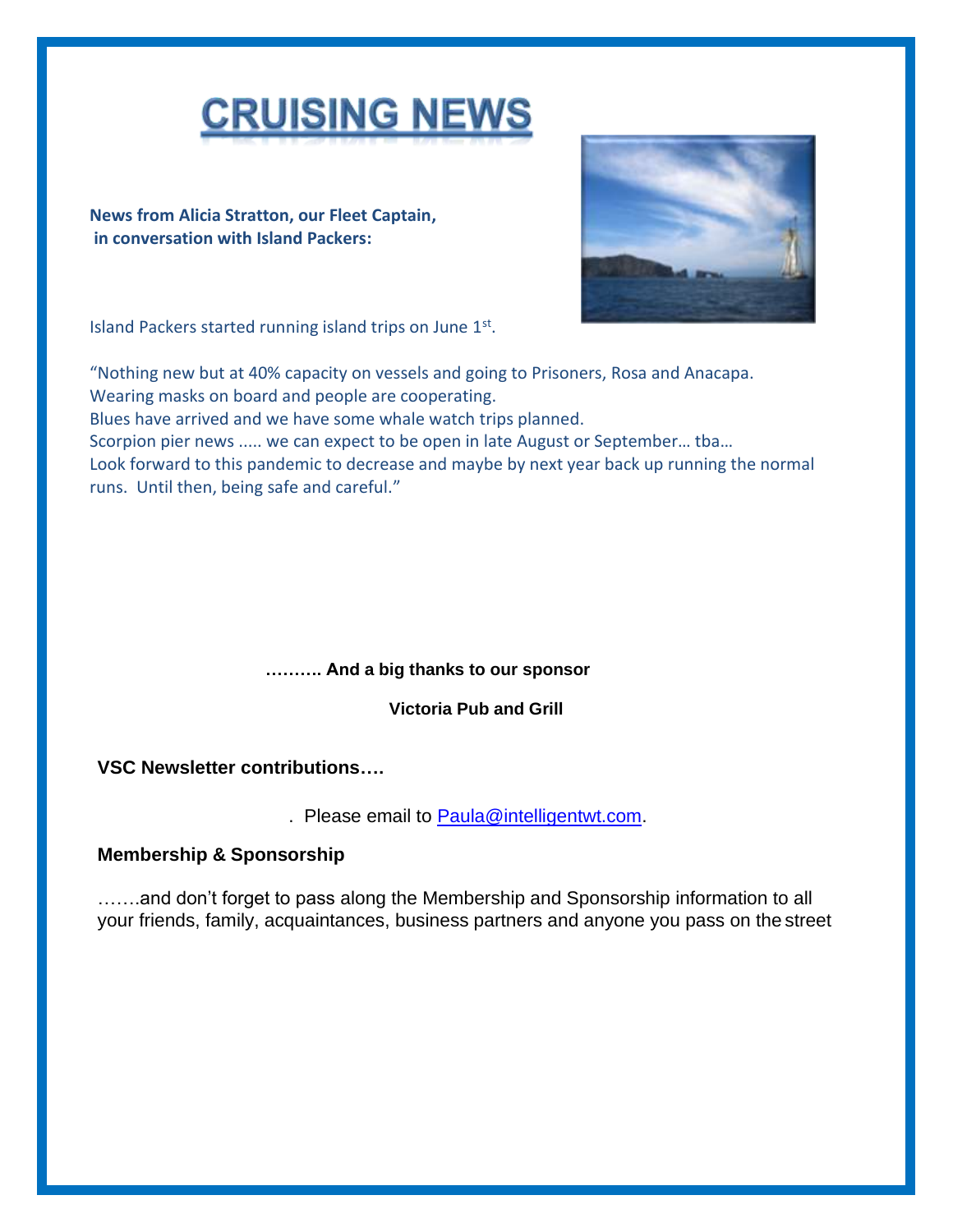## **2020 VSC RACE CALENDAR**



**Prison Break August 29-30, 2020**



**Wild Turkey Classic Plastic November 28, 2020**



**See you on the water**